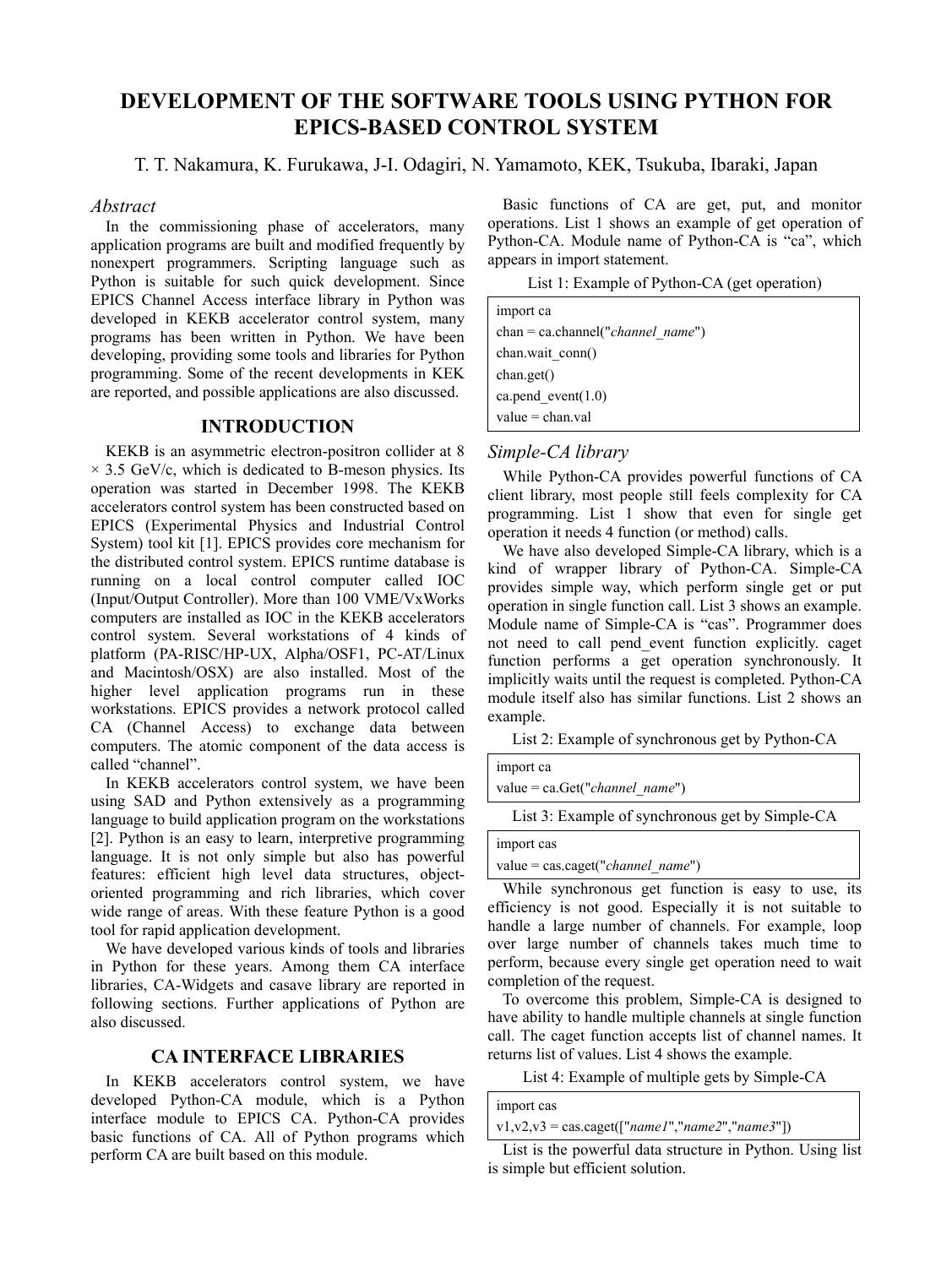# **CA-WIDGWTS**

Most application programs for KEKB accelerator operation have GUI (Graphical User Interface). Python has some GUI extension modules. Among them "Tkinter" is most popular. Tkinter is an interface module to Tcl/Tk, with which Python gains ability to build GUI using Tk widgets.

Although the combination of Tkinter and Python-CA modules has powerful capability to build any kind of control application programs, most people still feel complexity about GUI programming. Thus we have developed a ready-made widget library "CA-Widgets" which is convenient parts set to build GUI of control application programs.

CA-Widgets are easily extensible using object-oriented feature of Python/Tkinter. See reference [3] for more details.

#### **CASAVE LIBRARY**

In KEKB control system we have developed "casave", which is a library module to save channel values to files. casave can save files with several formats. Table 1 shows currently available formats. IOC can read "db" format file using dbLoadRecord function at start up time. "dbpf" is also IOC-readable format. "simple" and "valstat" formats are general purpose.

Table 1: Save file formats available in casave

| Format  | <b>Description</b>                                                          |
|---------|-----------------------------------------------------------------------------|
| db      | Compatible to EPICS database file                                           |
| dbpf    | List of dbpf commands                                                       |
| simple  | Each line contains channel name and value.                                  |
| valstat | Each line contains channel name, value, severity,<br>status, and timestamp. |

List 5: Example of configuration file of casave

```
from casave import defSaveFile 
defSaveFile( 
   iocname = "ioc_name", 
   filename = "save_file_name.db", 
   filedir = "dir_path/", 
  \text{backup} = \text{"flat"},
  format = "db". chanlist = [("channel_name1","rec_name1","INP","ai"), 
           ("channel_name2","rec_name2","DOL","ao"), 
           ("cahnnel_name3","rec_name3","DOL","bo")] 
)
```
Example of configuration file is shown in List 5. Some parameters can be omitted under some conditions. The configuration file itself is written in python. The configuration is defined by calling defSaveFile function. Each channel entry is defined by 4 parameters (4-tuple). They are a channel name to be read, a record name to be written to the save file, a field name to be written, and a record type to be written. In most case, except "db"

format, the latter 3 parameters can be omitted. User can call multiple defSaveFile in a configuration file.

When defSaveFile function is called, the definition of the configuration is recorded internally in casave module. All of the configuration can be accessed through global variable SaveFileDict. To perform save operation, user needs a few lines of coding. List 6 shows an example of save operation. In this example 3 configuration files are imported, and then getting values and saving them to files are processed for all of the configurations.

List 6: Example of save operation using casave

from casave import SaveFileDict import *configuration1*, *configuration2*, *configuration3* for v in SaveFileDict.values(): v.get() v.dbsave()

#### *AutoSaver*

One of the interesting applications of casave is "AutoSaver" program. AutoSaver runs as background process and monitors channels defined in the configuration files. Whenever the connection of the monitored channels becomes disconnected, saving process is triggered. Usually IOC-readable "db" or "dbpf" format is used for AutoSaver. Figure 1 shows how AutoSaver acts.

When IOC is rebooted, monitored channels suddenly become disconnected. Then AutoSaver saves last values of monitored channels into files. During start up process of the IOC the saved files can be read by IOC. Thus content values of monitored channels are kept over reboot. Because rebooting and saving proceed asynchronously, this scenario is not always guaranteed. But even such rough method is practically useful.



Figure 1: Behaviour of AutoSaver.

# **POTENTIAL OF PYTHON**

In KEKB we have used Python only on workstations. Most IOC's in KEKB run with EPICS R3.13 on VxWorks. Nowadays Linux IOC's with EPICS R3.14 are gradually introduced. We will consider the possibility to apply Python on IOC level programming in Linux environment.

Python can be powerful tool for writing Device Support, especially for the devices which require complicated